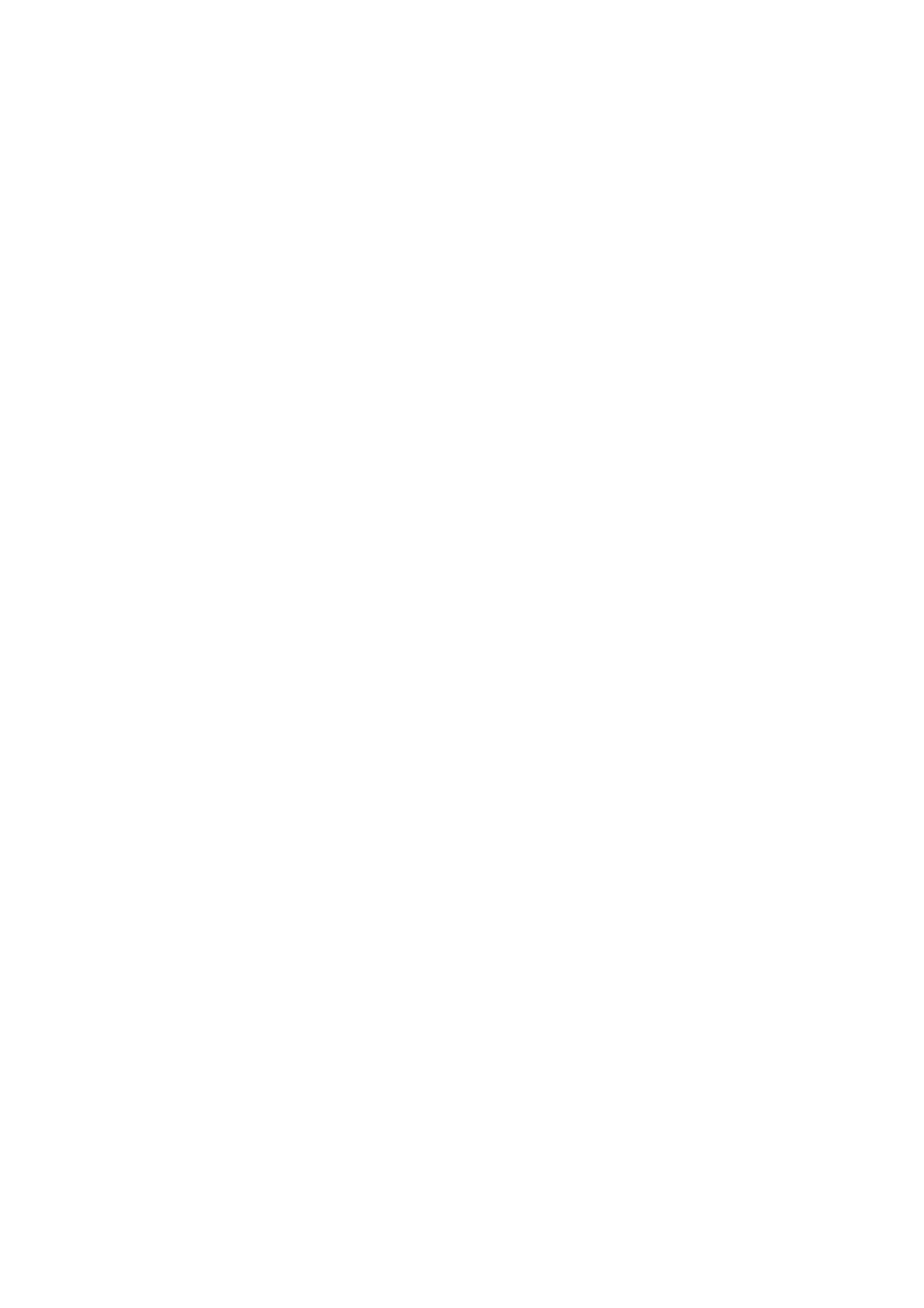agement approach with financial measures. Integration with Kalman filter prediction method is proposed. And thus the model can be used in the project, for progress tracking, risk analysis, and predictions for the future of performance targets. A comprehensive model presented for an actual project implementation is described and

its results will be compared with the standard methods of project management.

Key Words: Performance evaluation, risk analysis, financial management, decision support systems, construction investment project.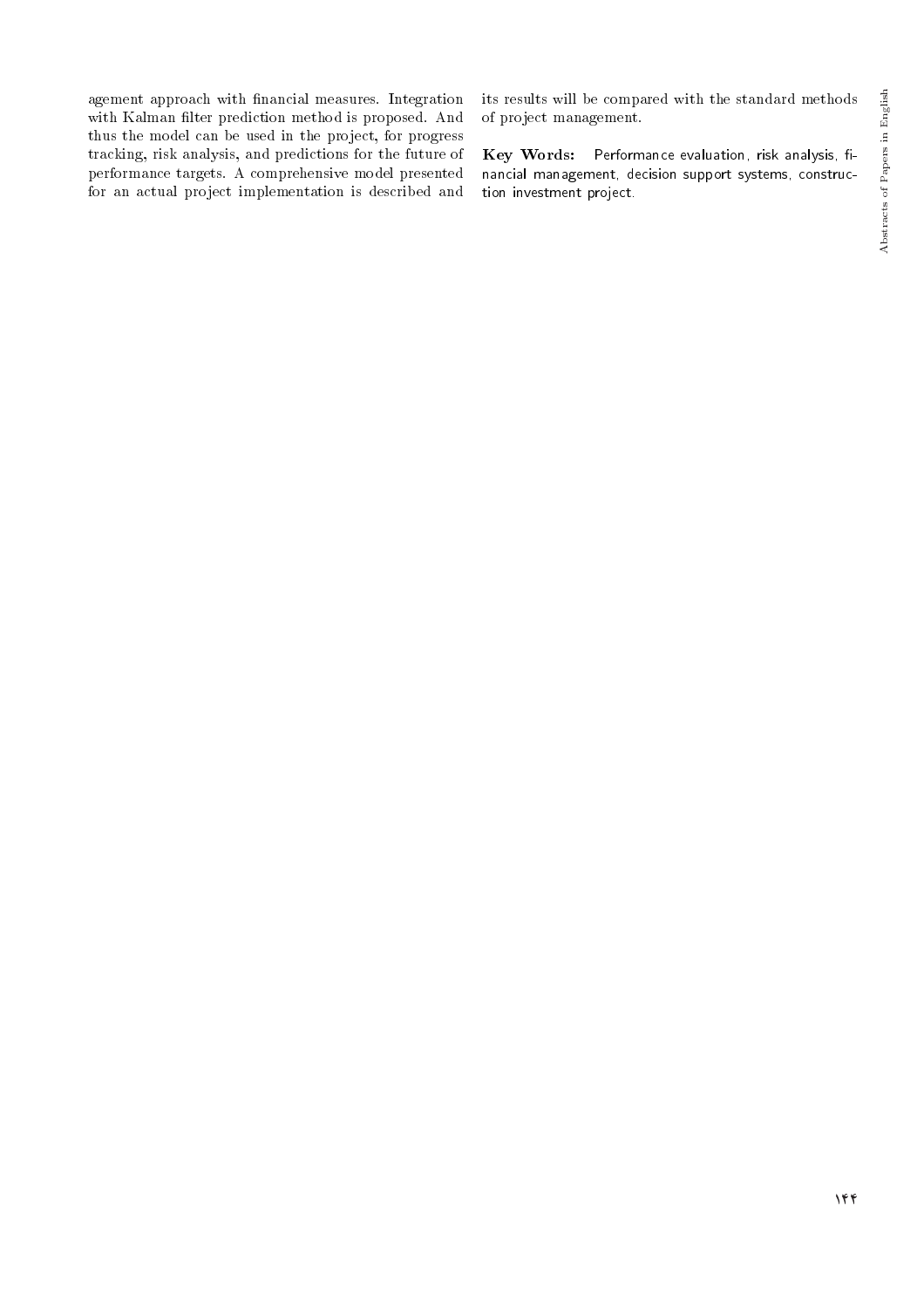# WITH STOCHASTIC CONSTRAINTS WITHIN BACKORDERS AND LOT SALE CASES

Z. Asadzadeh

zahraasadzadeh91@gmail.com S.H.R. Pasandideh(corresponding author) shr pasandideh@khu.ac.ir Dept. of Industrial Engineering Kharazmi University

Sharif Industrial Engineering and Management Journal Volume 33, Issue 1.2, Page 121-128, Research Note

c Sharif University of Technology

 Received 11 April 2015; received in revised form 20 July 2015; accepted 19 September 2015.

## Abstract

There are two methods for inventory control, the continuous review and periodic system. The continuous method is employed for important items, while periodic system is used for items whose importance is on average level. In this paper, we present two models for a constrained multi-product inventory control problem with stochastic demand under periodic review policy. The objective of the model is to minimize the total cost. The total cost is the sum of holding cost, shortage cost and set-up cost. In the model, shortage is allowed. In the first model, shortages are completely backordered and in the second model, we consider lost sale for shortages. We have considered stochastic constraints, such as warehouse space and restriction on order quantity and in hand budget. The stochastic constraints are more reliable than exact case and it is compatible to real world. Also, the resources of constraints (right hands) are assumed as random variable. We have employed the service levels for products as a constraint. The problems have modelled as nonlinear integer models and we have employed genetic and particle swarm optimization algorithms for solving models. The inputs of these algorithms are tuned by response surface methodology and if we set these properly, the speed of the algorithms will grow up. We have compared employed algorithms both stochastic and MADM bases. The stochastic comparison is done by t test, and the methods have compared statistically while time of execution and objective value are criteria in MADM comparison. In fact, two criteria are considered simultaneously in MADM, but they are considered individually in statistical comparison. TOPSIS, as a popular method, has employed for MADM comparison. Finally, we have reported the efficiency of the algorithms effectively.

Key Words: Inventory control, periodic review, back order, lost sale, genetic algorithm, particle swarm optimization algorithm.

# DEVELOPING A MODEL-BASED DSS FOR INTEGRATING PROJECT PERFORMANCE EVALUATION AND RISK MANAGEMENT (CONSTRUCTION INVESTMENT PROJECT)

M. Seyfi Sarigaye mehdi.sey21@yahoo.com S.K. Chaharsooghi(corresponding author) skch@modares.ac.ir A. Husseinzadeh Kashan a.kashan@modares.ac.ir Faculty of Engineering Tarbiat Modares University

Sharif Industrial Engineering and Management Journal Volume 33, Issue 1.2, Page 129-139, Research Note

c Sharif University of Technology

 Received 11 March 2015; received in revised form 6 January 2016; accepted 25 April 2015.

#### Abstract

Today, the construction industry is complex and ambiguous, and the active agents are forced to use the new tools of project management and knowledge of the world to focus on key areas which will enhance them inevitably and thus success is guaranteed. One of the main areas to focus on is the context of project management issue, in this way the performance management is optimized and operational performance is improved to support the risk management and reach the strategies of the organization. With the science development, the optimization of possibility of projects and implementation process, is a critical step in the process of completing the project. According to studies, about 60% of the failure of construction companies, has been due to financial matters. According to the literature, to meet the demands, deficiencies in risk management and financial management of the project were discussed to evaluate the performance. In this research, the evaluation of project performance and risk management is integrated and evaluated. Therefore, a comprehensive model for integrated performance evaluation models and risk analyses, using a model-based decision support system, was considered that aims to increase accuracy, convenience, efficiency and effectiveness in both the planning and implementation of project. A decision support system (DSS) is a model-based or knowledge-based system intended to support managerial decision making in semi-structured or unstructured situations.

The proposed model for project performance targets, contain: time, cost and finance. The model fits with the discussed projects to integrate performance evaluation with risk analysis, by developing earned value man-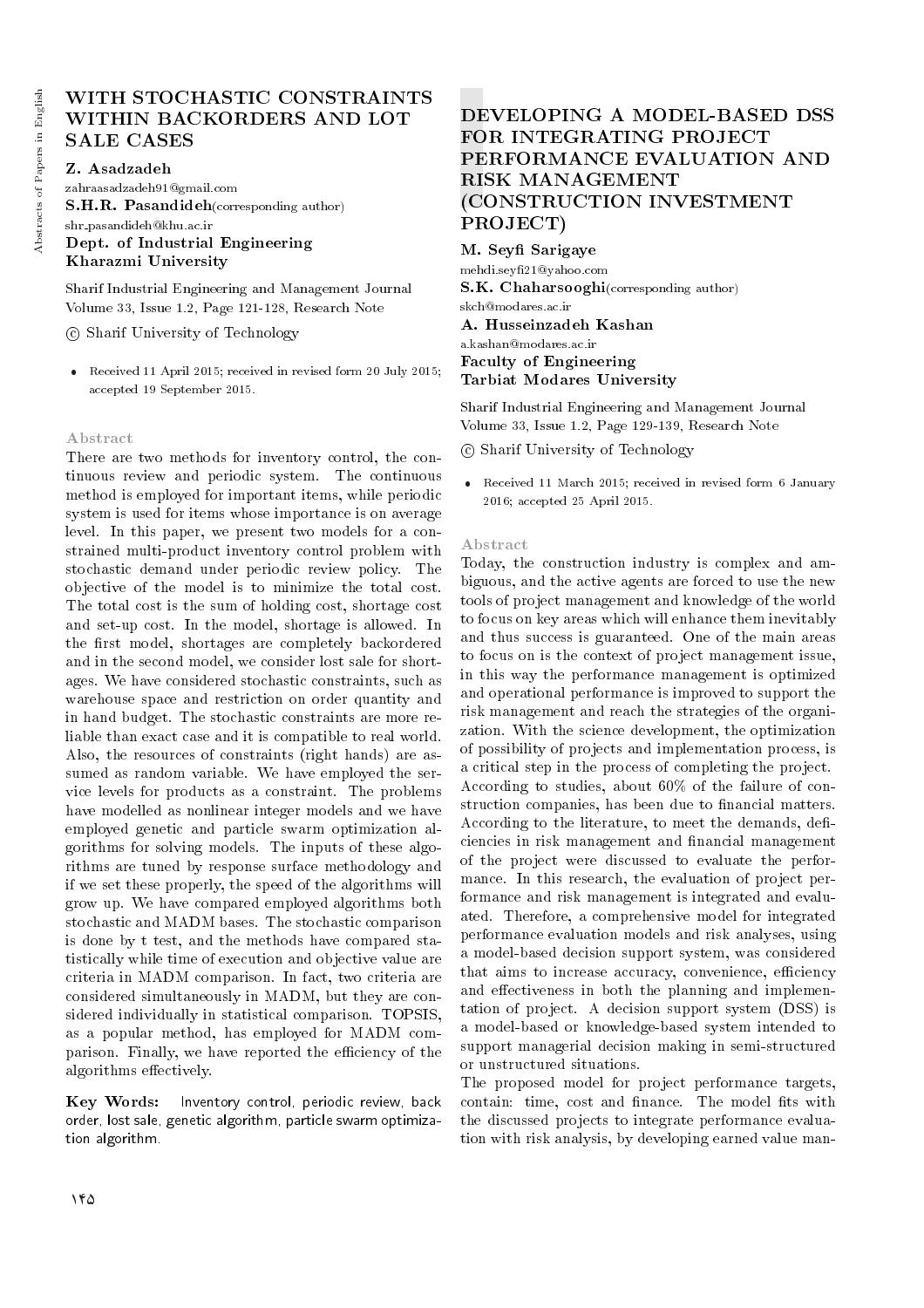# AN INVENTORY MODEL FOR A TRI-STAGE SUPPLY CHAIN UNDER STOCHASTIC DEMAND

R. Sadeghian(corresponding author) sadeghian@pnu.ac.ir G. Talebi Langaroudi g talebi101@yahoo.com Dept. of Industrial Engineering Payame Noor University

Sharif Industrial Engineering and Management Journal Volume 33, Issue 1.2, Page 101-112, Original Article

c Sharif University of Technology

 Received 18 March 2015; received in revised form 29 August 2015; accepted 10 October 2015.

#### Abstract

This research considers a tri-stage supply chain with multi vendors, multi retailers, and a warehouse entitled by vendor management inventory (VMI) to support the vendors. In the proposed model, the annual order and warehouse capacity are assumed to be limited. Also, the demand of retailers is considered as probabilistic, wherein it follows Normal probability density function. The main goal of the current paper is minimization of the total cost of supply chain, such as holding and ordering costs for retailers, vendors, and warehouse. The minimum cost is obtained by calculating the economic order quantity of the first retailer which is supplied by vendor i, and also the replenishment quantity of retailers and vendors based on the model and its constraints. First, a non-linear integer programming (NILP) is modeled, and then the mentioned model is considered with stochastic demand. The proposed models are solved by CPLEX software and analyzed by Taguchi method to determine the best demand for the abovementioned model. Finally, the method of analysis of variances (ANOVA) with significance level of is  $\alpha = 0.05$  applied to demonstrate the independence of the mean of demands.

Key Words: Tri-stage supply chain, inventory management, warehouse, stochastic demand, taguchi method.

# A CHANGE POINT MODEL FOR MONITORING POISSON PROFILES IN PHASE II

S. Abdoltajedini sajjadtajedini@gmail.com Y. Samimi(corresponding author) y samimi@kntu.ac.ir

## Dept. of Industrial Engineerng KN Toosi University of Technology

Sharif Industrial Engineering and Management Journal Volume 33, Issue 1.2, Page 113-120, Research Note

- c Sharif University of Technology
- Received 28 February 2015; received in revised form 29 August 2015; accepted 13 October 2015.

#### Abstract

In some process control applications, the quality of a product or process can be characterized by a relationship between two or more variables, which is typically referred to as a profile. In recent years, profile monitoring of attribute quality characteristics, such as Bernoulli, Poisson and multinomial distributed response variables using generalized linear models, has received a great deal of attention by academic researchers as well as practitioners. In spite of their ability to detect the state of a process, traditional control charts for monitoring pro files are not sufficiently capable to determine the real time of change when a process enters the state of out-ofcontrol condition. In this paper, we investigate the use of likelihood ratio test (LRT) method to monitor Poisson profiles and compare its performance with that of the traditional approach which employs maximum likelihood estimator (MLE) of change point, once an outof- control signal appears in Hotteling T 2 control chart for monitoring profile parameters. It should be added that this study considers only a single step shift in parameters of the profile. Simulation results indicate that the proposed method outperforms the traditional approach in terms of both average run length (ARL) of detecting out-of-control conditions as well as accuracy of change point estimation. The relatively high dispersion of estimation of small shifts of the parameters is the main consideration of the proposed method which can be attributed to the higher detection speed manifested by shorter average run length of control chart resulting in fewer data points accessible to identify the exact change point. Integrating the LRT method with exponentially weighted moving average (EWMA) chart has proved to be more powerful in detecting small process shifts as well as dealing with other types of process shifts, such as linear trend, which are the main areas proposed in the concluding remarks of the paper.

Key Words: Monitoring poisson profile, change-point model, generalized linear models, likelihood ratio test, phase ii of statistical process control.

## MODELLING AND OPTIMIZING A PERIODIC INVENTORY PROBLEM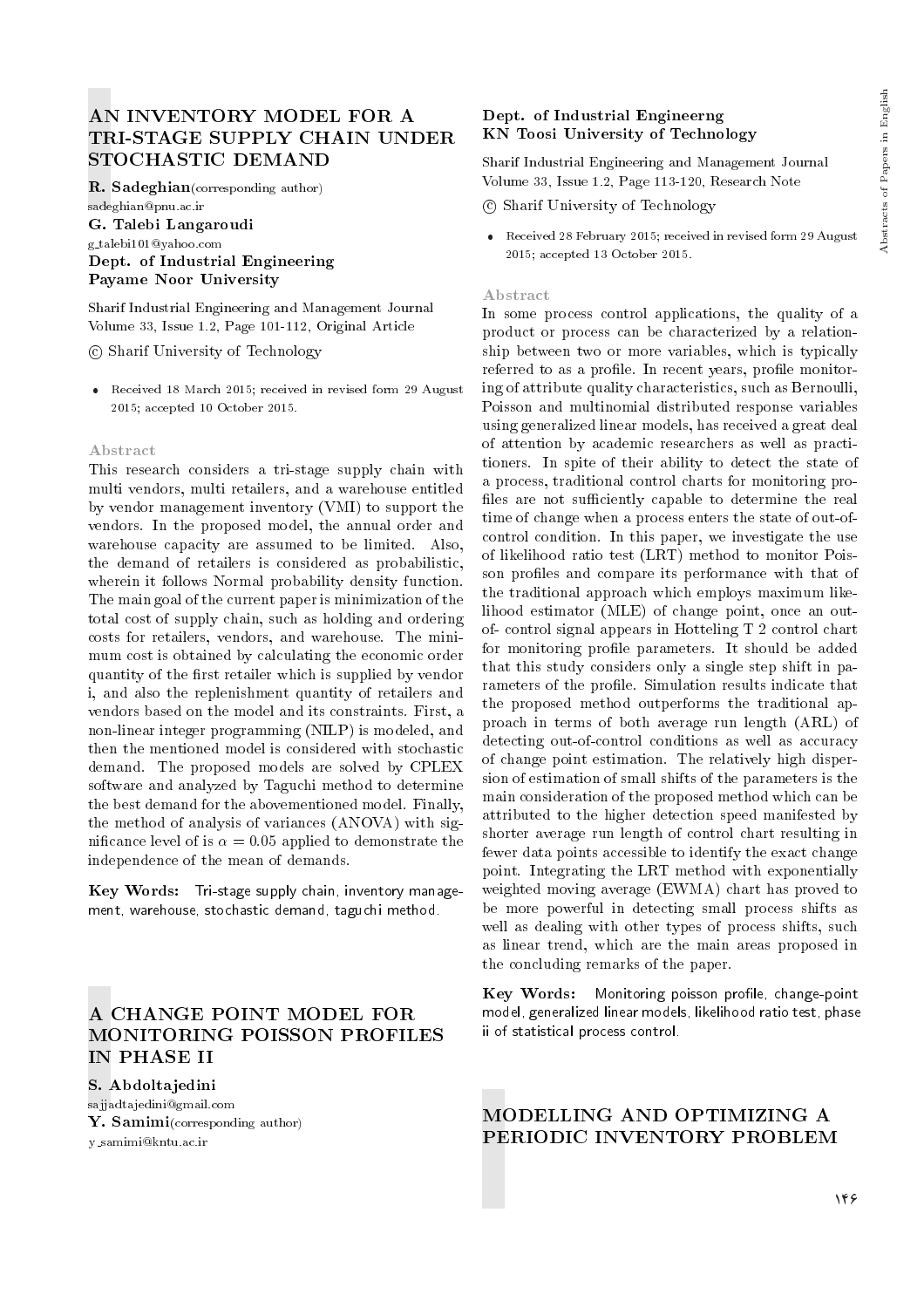#### Abstract

Stochastic programming under endogenous uncertainty is a new topic in which the time of uncertainty realization is affected by optimization decisions. Development of application areas in this field has been of interest to researchers. Therefore, this paper addresses a novel variant of the vehicle routing problem as a new application of this topic. In this problem, a single vehicle with a limited capacity must serve a set of customers whose demands are uncertain and the actual demands are revealed upon the vehicle's arrival to customers. Under some circumstances, the vehicle may be depleted throughout the route before all customers are satised; in this case, it needs to return to the depot for replenishment. The objective is to find a policy to satisfy customers' demand with the minimum total expected cost.

The main point is that this problem is considered from a dynamic viewpoint. Indeed, the route is constructed gradually over multiple stages according to the realized information. For example, the primary decision determines a customer who should be visited in the first stage. Upon the vehicle visiting this customer, his/her actual demand becomes known; then, depending on the realized information, the next decision is to determine a customer who must be visited next, whether directly or after the replenishment at the depot. This process is repeated until all customers are visited. Finally, the vehicle returns to the depot. Clearly, the time of uncertainty realization is decision-dependent and hence, uncertainty is of endogenous nature. Therefore, the scenario tree becomes decision-dependent and nonanticipativity of decisions must be ensured by conditional constraints.

This paper formulates the problem as a multi-stage stochastic programming model with endogenous uncertainty. Then, since nonanticipativity constraints constitute a considerably large portion of the total constraints, efficient approaches are proposed to significantly reduce the problem size and improve the solution time. Computational results evaluate the proposed model and approaches on some randomly generated test problems.

Key Words: Multi-stage stochastic programming, vehicle routing problem, endogenous uncertainty, decisiondependent scenario tree, nonanticipativity constraints, elimination of redundant constraints.

# MULTI-OBJECTIVE SUSTAINABLE SUPPLY CHAIN PLANNING WITH DETERIORATING PRODUCTS

Z. Sazvar sazvar@ut.ac.ir

## School of Industrial Engineering College of Engineering, University of Tehran

M. Sepehri(corresponding author) sepehri@sharif.edu

School of Management, Sharif University of Technology

Sharif Industrial Engineering and Management Journal Volume 33, Issue 1.2, Page 85-99, Original Article

#### c Sharif University of Technology

 Received 19 January 2015; received in revised form 14 October 2015; accepted 20 October 2015.

#### Abstract

Supply Chain Management is an important part of Operations Strategy in many large organizations. The concept of competition has shifted from firm against firms to supply chain against supply chains. In recent years, the subject of supply chain sustainability, with economical, environmental and/or social values, has attracted attention in the academia and industry. This includes both forward and reverse supply chains. In Particular, for deteriorating products, such as fresh products, the issues of timely supply and disposal of the deteriorated products are of high concern. Transportation, or in broader view, logistics options also play a large role in both economic as well as social and environmental aspects of the supply chain management. Deterioration rates may be a function of both transportation and stocking of the product. Considerable amount of the existing literature has been devoted to modelling the economic aspects of supply chain, while still there is not a complete planning model including all aspects of the sustainable management of forward and reverse supply chains.

The goal of this paper is to develop a possibilistic mathematical model and propose a new replenishment policy in a centralized sustainable supply chain for deteriorating items. Inventory and transportation costs, as well as environmental and social impacts, are considered. Some transportation vehicle options are given which produce various pollution and greenhouse gas levels. Several variables are uncertain, such as the end-customer demand, the partial backordered ratio, and the deterioration rate. Not only deterioration occurs for in-stock inventories, but also deterioration during transportation is covered in the proposed model. The solution provides the best transportation modes and routes and the inventory policy by finding a balance between financial, environmental, and social criteria. In this way, we develop a linear multi-objective mathematical model and present a numerical example to demonstrate its applicability and effectiveness.

Key Words: Sustainable supply chain, deteriorating products, transportation, possibilistic programming, greenness.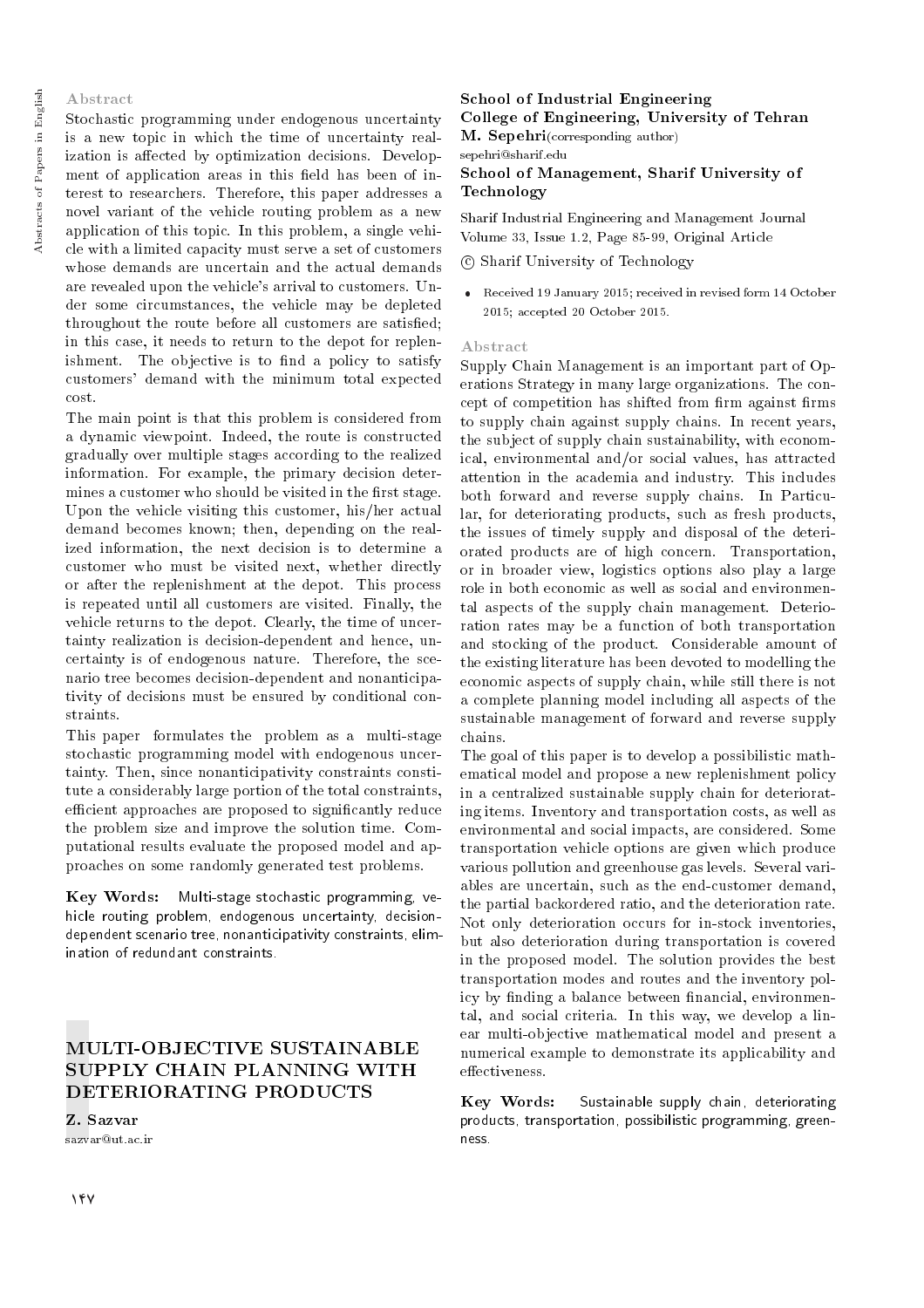the presented model is considered, and eventually, Genetic Algorithm is used to calculate optimum values.

Results showed that using adaptive control charts helps to notably reduce costs.

Furthermore, due to the increase in the mean of quality characteristics in a constant measurement error variance, the number of required samples is decreased, and the number of multiple measurements for process monitoring is increased.

In addition, through using Taguchi loss function for poorquality products, an increase in distance from the mean will result in higher costs.

This should be mentioned that as a result of growth in the rate of occurrences in assignable causes, the multiple measurements should increase.

Sensitivity analysis is concerned in order to study the effect of input parameter's values on the optimum values. According to the results, the number of multiple measurements for the quality characteristic of each item decreases when the slope increases.

Key Words: Economic statistical design, measurement error, multiple measurements,  $\bar{X}$  control chart, variable sample size controls chart, genetic algorithm.

# HYPERCUBE QUEUE MODEL FOR EMERGENCY FACILITY LOCATION PROBLEM CONSIDERING BACKUP FACILITY

J. Arkat(corresponding author) j.arkat@uok.ac.ir M. Yaghoubi mehran.yaghoubi68@gmail.com Dept. of Industrial Engineering University of Kurdistan

Sharif Industrial Engineering and Management Journal Volume 33, Issue 1.2, Page 67-75, Original Article

c Sharif University of Technology

 Received 6 December 2014; received in revised form 14 September 2015; accepted 7 November 2015.

## Abstract

Most of the studies, which deal with the congested facility location problems, assumed that each customer must be only served by a facility, such that if the corresponding facility is out of service, the customer's request will not be covered by other facilities. Considering backup facilities for customers help mathematical model to cope with the real-world situations; however,

the common queue models will not be suitable any longer for analyzing the service system. In these situations, a common queueing system is hyper-cube queue models, in which the states of the queue are represented by a binary vector, showing the availability (i.e., 1) and unavailability or busyness (i.e., 0) of the facilities. In this paper, we use the concept of hypercube queue system in modelling emergency facility location problem with mobile servers. The proposed model aims to select a number of facilities from a number of candidate sites in a way that total expected waiting time for customers is minimized. It is assumed that each customer's demand is provided by the closest free facility, and his or her arrival (call for service) process is considered to be Poisson process. Furthermore, in each facility, a single server with exponentially distributed service times is established.

All previous studies on the applications of hyper-cube queue models in location problems considered the structure of queue model in terms of steady-state equations in the body of the proposed heuristic algorithms. For the first time, the steady-state equations of the hyper-cube queue model are included in the mathematical model; hence, the optimal solution can be found by solving the proposed model. Moreover, since the problem is NPhard, a genetic algorithm is developed to solve largescale problems. In order to evaluate the accuracy of the proposed model and the effectiveness of the proposed algorithm, a number of numerical examples are presented and analyzed. The results of the numerical examples demonstrate the acceptable performance of the proposed genetic algorithm.

Key Words: Emergency facility location, mobile servers, backup facility, hyper-cube queue model, genetic algorithm.

## ENDOGENOUS UNCERTAIN DEMANDS IN VEHICLE ROUTING PROBLEM

## F. Hooshmand Khaligh

f.hooshmand.khaligh@aut.ac.ir

S. A. MirHassani(corresponding author) a mirhassani@aut.ac.ir

Faculty of Mathematics and Computer Science Amirkabir University of Technology

Sharif Industrial Engineering and Management Journal Volume 33, Issue 1.2, Page 77-84, Original Article

#### c Sharif University of Technology

 Received 14 January 2015; received in revised form 13 May 2015; accepted 3 November 2015.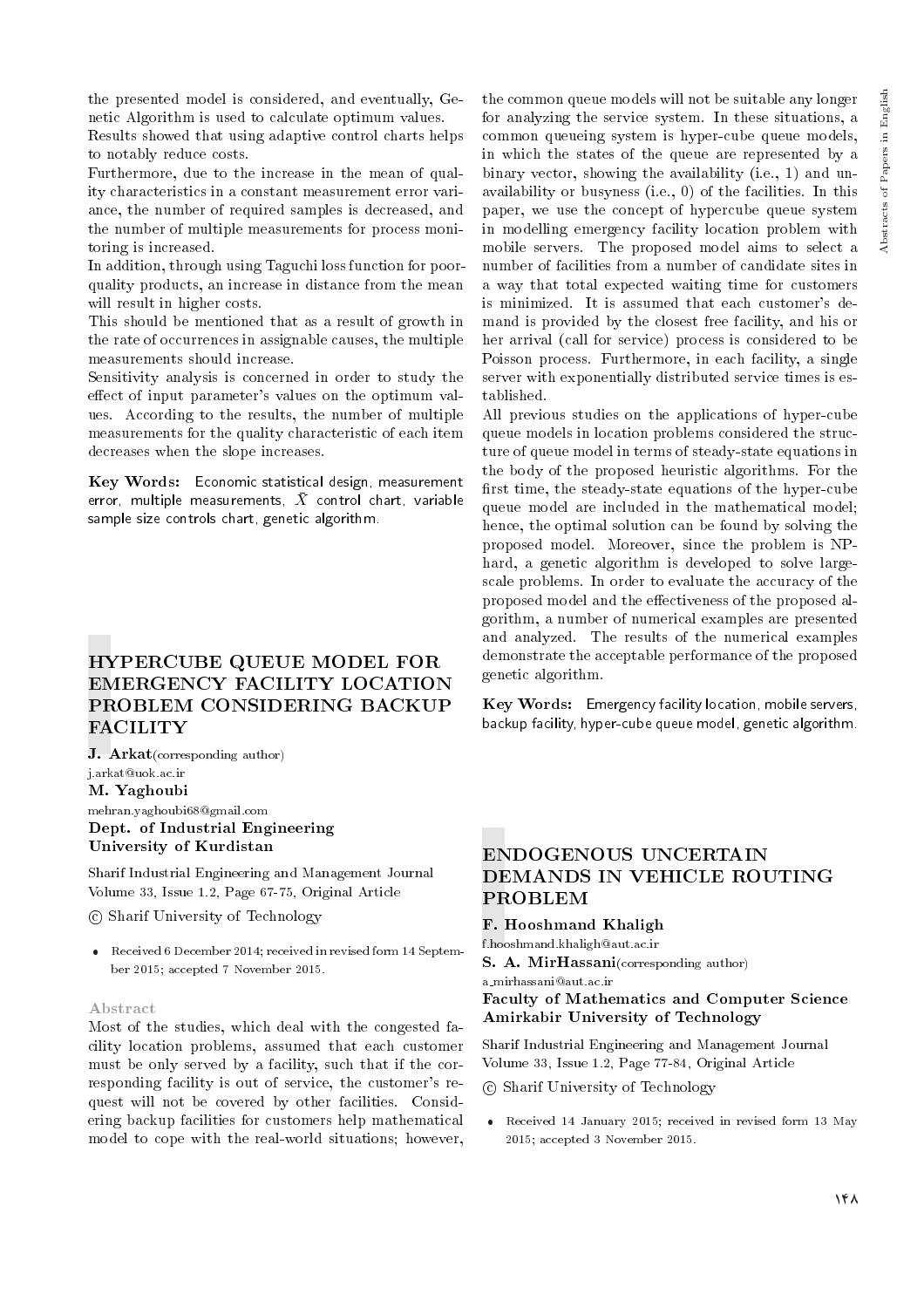# AN EFFICIENT INTELLIGENT APPROACH FOR SHORT-TERM LOAD FORECASTING

#### F. Ebrahimi

fa ebrahimi85@yahoo.com Faculty of Technology and Engineering University of Qom A. Afsar aafsar@modares.ac.ir Faculty of Management and Economics

Tarbiat Modares University

J. Rezaeenour(corresponding author)

j.rezaee@qom.ac.ir

## Faculty of Technology and Engineering University of Qom

A. Ghanbari Sorkhi

ali.ghanbari289@gmail.com Faculty of Computer & IT Engineering Shahrood University of Technology

Sharif Industrial Engineering and Management Journal Volume 33, Issue 1.2, Page 43-54, Original Article

c Sharif University of Technology

 Received 1 November 2014; received in revised form 16 September 2015; accepted 3 October 2015.

#### Abstract

One of the major issues for design and operation of power systems is load forecasting for the same hour in the next few days, known as a Short-Term Load Forecasting (STLF). Forecasts are required for proper scheduling activities, such as generation scheduling, fuel purchasing activities, maintenance scheduling, investment scheduling, and for security analysis. Accurate forecasting of electrical load leads to energy saving and careful planning. The aim of this study is to predict short-term consumption of electrical energy in one of the states of Iran (i.e., Mazandaran). This study used several techniques and tools of data mining to predict electrical energy consumption and demand in short-term time. Several methods, such as Neural Network, Support Vector Machine were used for forecasting and their results were examined. The first phase of this research is to identify the parameters that affect electrical energy consumption. Then, among these factors, those with the greatest effect will be selected. In the next step, data analysis and different behaviors of electrical energy consumption are discussed and classied based on their similarity. Afterwards, the required inputs will be identified and preprocessing will be performed. In the next step, Pervious electricity load values with related data of each category are presented for the Multilayer Perceptron Neural Network and support Vector Machine recursively. In this model, the support Vector Machine could supply a better result. Then Principle Component Analysis (PCA)

is used to reduce the dimension of input variables. New data will be tested once again with proposed systems to observe the effects of principle component analysis on each method.

Finally, the results of all methods are compared with each other. The result will be compared with two measures: including coefficient of determination  $(R2)$  and root mean square error (RMSE). The result shows the improvement in Neural Network and Support Vector Machine with the use of principal component analysis, which provide better results compared to classical predictions.

Key Words: Short-term load forecasting, neural network, support vector machine, principal component analysis.

# ECONOMIC- STATISTICAL DESIGN OF VARIABLE SAMPLE SIZE X CONTROL CHARTS BASED ON MEASUREMENT ERROR

A. Saghaei(corresponding author) a.saghaei@srbiau.ac.ir F. Fazeli f.fazeli@srbiau.ac.ir

## Dept. of Industrial Engineering Islamic Azad University, Science & Research Branch

Sharif Industrial Engineering and Management Journal Volume 33, Issue 1.2, Page 55-65, Original Article

c Sharif University of Technology

 Received 15 November 2014; received in revised form 20 July 2015; accepted 14 November 2015.

#### Abstract

Control charts are widely used for process monitoring, but the ability of the traditional charts to detect the small shifts in the process is low. As a result, adaptive control charts have been introduced. Quick diagnose of process shifts and fewer defective products make these control charts more practical. In order to use the entire control charts, design of related parameters is needed. Because the sampling is used to ensure process stability, measurement error in control charts seems inevitable. There are many ways to reduce error's impact, one of which is multiple measurements of each product. In the present study, multiple measurement parameters

are added to control chart design parameters (sample size, sampling interval, and control limits) and cost functions are modeled for control chart and variable sample size control chart. Thereafter, a numerical example of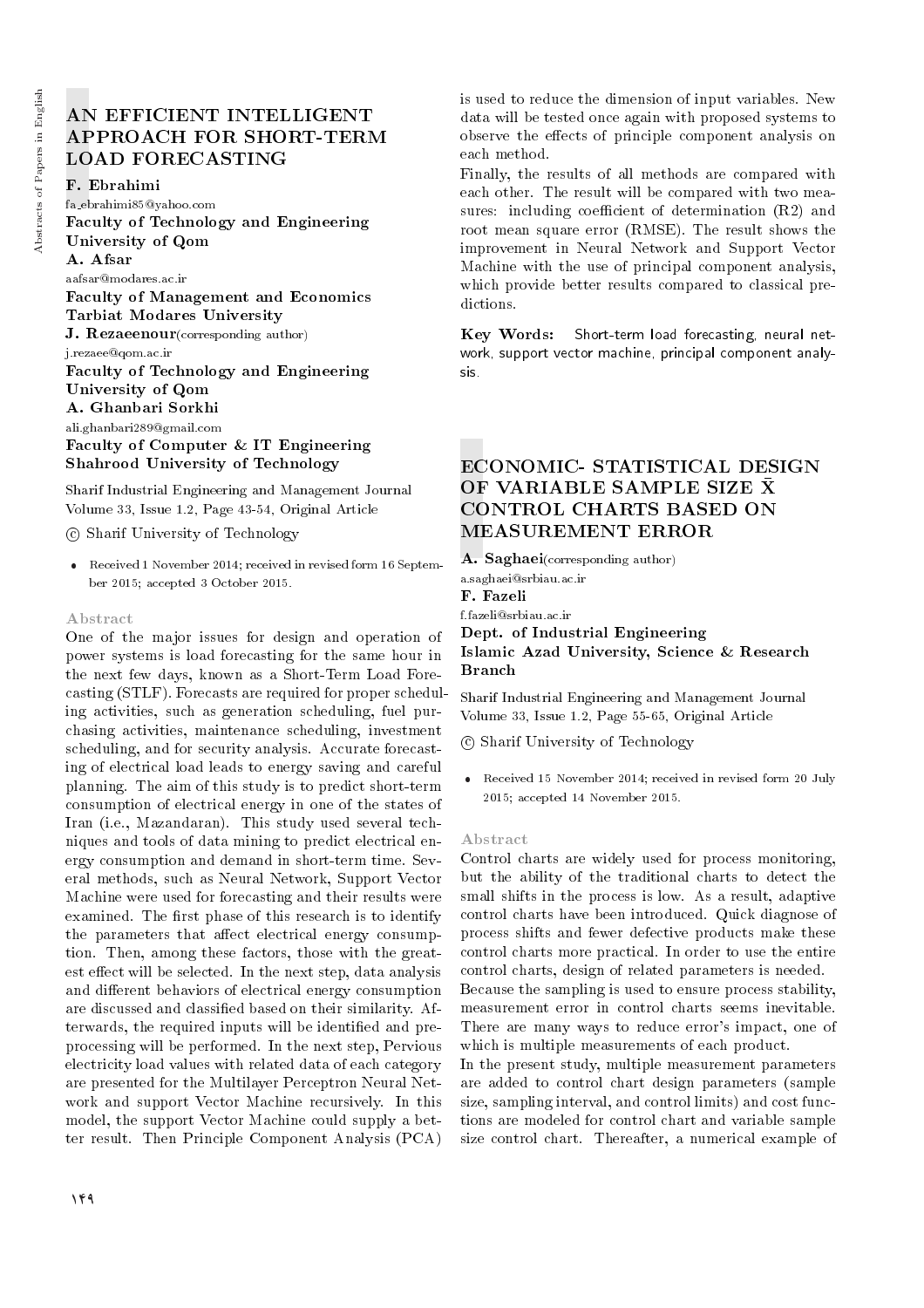#### c Sharif University of Technology

 Received 19 August 2014; received in revised form 24 October 2015; accepted 26 October 2015.

#### Abstract

Membership in social networks has skyrocketed in the past few years in both social public type and formal organization networks. It is very important, however, to manage and control the potentials of Social Networks in non-governmental organizations, since they play an important role in the growth and strength of such organizations. The success of such organizations depends on their social networks. Social networks, regardless of computer and internet use, have existed for a long time in the history of mankind. This research seeks the critical success factors for using social networks in nongovernmental organizations. By using and reviewing the existing literature and opinions of subject experts, we develop an initial model with 19 success factors. To examine, complete, and verify the initial model, 19 factor models were applied to two non-governmental organizations in Iran, which heavily depended on social networks to attract and keep their customers and users. The organizations under study are Gabrik Diabetes Group and Zoroastrian Student Center. The views and ranking of the selected experts from each organization were compiled and analyzed using Delphi method. Both in-depth interviews and questionnaire were used. Finally, using and comparing the results of two organizations, 6 critical success factors common in both organizations were chosen as the most critical success factors for the growth and strength of social networks in non-governmental organization. These six common critical success factors are: common objectives, learning opportunity, empathy, membership in larger group and bigger goals, culture, and value of objective. Furthermore, the critical success factors in only one organization were identified and justied. The remaining non-critical success factors were reviewed and discussed. It is suggested that, in further research, other non-government organizations and other contexts be included in the study. Particular attention should be paid to other factors such as member privacy, satisfaction with organization performance, and customer appreciation.

Key Words: Social networks, non-governmental organizations, critical success factors, customer appreciation.

## BUNDLE PRICING AND INVENTORY PLANNING

## CONSIDERING CUSTOMER BEHAVIOR

#### N. Hamidian

nooshin.hamidian@gmail.com H. Shavandi(corresponding author) shavandi@sharif.edu Dept. of Industrial Engineering Sharif University of Technology

Sharif Industrial Engineering and Management Journal Volume 33, Issue 1.2, Page 35-42, Original Article

c Sharif University of Technology

 Received 7 October 2014; received in revised form 6 October 2015; accepted 3 November 2015.

#### Abstract

In this paper, we consider a multi-product newsvendor problem with the possibility of bundling the products. Selling price for each product and bundle as well as their quantities to be ordered at the beginning of the period are decision variables in the model. The objective is to maximize expected revenue of the newsvendor by considering holding and shortage costs. We also assume that the products are cross-elastic and demand of each product or bundle is a stochastic function of its price and the price of other products. With the best of our knowledge, this is the first study that considers a newsvendor problem with multiple products and stochastic demand determining the inventory related decision and sales price for each product and bundle.

The products can be grouped as bundles for sale, assuming that the price of each bundle is less than the sum of products' prices existing in the bundle. Therefore, the products and bundles are available for customers at the same time. The solution approach is a two-stage algorithm based on Multi Directional Search and Nest Partitioning algorithm. The solution algorithm benets from advantages of both methods simultaneously. At the first stage, it makes the solution space limited in order to search for better solutions in a limited space at stage 2. Since only one set of variables is obtained by solving the model every time, the solution accuracy increases while the algorithm runtime decreases. The developed solution algorithm is strictly in line with conditions of our problem. Detailed examples are provided. The numerical results show the reasonable performance of the algorithm. Sensitivity analysis is done to provide managerial insights and conditions under which bundling is protable. The results indicate that by applying the bundling strategy to newsvendor problem in the case of complementary products, large-sized markets and more bundle price sensitivity are highly recommended. Finally, the future studies are proposed.

Key Words: Bundle pricing, newsvendor, multiple products, nest partitioning, multi directional search.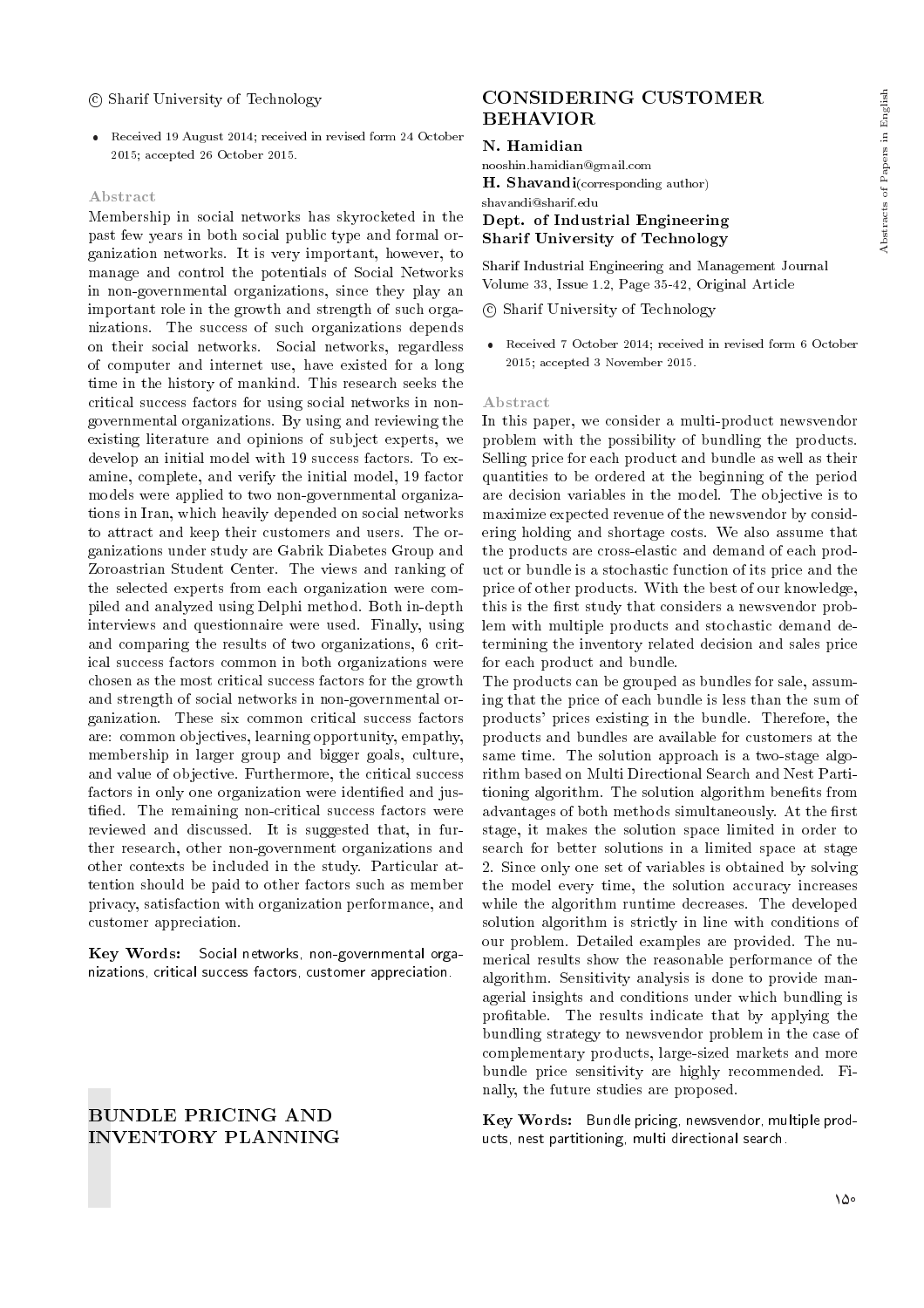that stochastic programming model has higher efficiency and cost than cost-based mode. So if the main purpose is efficiency it is better to use stochastic programming model: if the main purpose is to decrease cost, chance-constrained programming model is better and practical, because this model minimize the cost. This model has highly sensitive to income parameters obtained from recycling. By increasing income, performance is transferred to a higher level and if it decreases, the difference between stochastic programming model and chance-constrained programming (by the purpose of minimizing cost) decreases.

Key Words: Solid waste management, fractional programming, stochastic programming, stochastic linear fractional programming.

## DESIGN OF WHOLESALE PRICE AND REVENUE SHARING CONTRACTS IN A TWO-ECHELON SUPPLY CHAIN

I. Nosoohi(corresponding author) i.nosoohi@in.iut.ac.ir

A. Shahandeh Nookabadi ali-nook@cc.iut.ac.ir

G. Moslehi

moslehi@cc.iut.ac.ir Dept. of Industrial and Systems Engineering

Isfahan University of Technology

Sharif Industrial Engineering and Management Journal Volume 33, Issue 1.2, Page 13-22, Original Article

c Sharif University of Technology

 Received 28 June 2014; received in revised form 19 May 2015; accepted 10 October 2015.

## Abstract

Supply chain contracts, e.g. revenue sharing contracts, are useful schemes for system coordination. In practice, however, because of different reasons, such as limited information or administrative difficulties, design of coordinating contracts may be hard or impossible. In this situation, the importance of a simple wholesale price contract becomes clearer. Even if a coordinating contract is usable, bargaining on the profit arisen from system coordination would be a challenging subject that requires due consideration. Thus, investigation of wholesale price contract and the bargaining issue between contract partners, in case of the revenue sharing contract, are two features of this research.

In this research, a two echelon supply chain consisting of a manufacturer and a retailer is considered. The manufacturer is contract designer. The retailer supplies its required material from the manufacturer and prepares final product for a selling season with stochastic demand. In case of a wholesale price contract, the retailer places order to the manufacturer, after receiving its wholesale price. Optimal pricing and ordering decisions, in case of the wholesale price contract, is investigated. Nevertheless this contract is not a coordinating contract, however it is important from practical dimensions. Therefore, as theorem one, a specific relation for the optimal wholesale price is presented. In this theorem it is assumed that demand has increasing generalized failure rate (IGFR). Usual demand distributions such as normal, uniform and gamma, has this feature.

In the following, the design of the revenue sharing contract is investigated. According to this contract the manufacturer reduces its wholesale price in return of receiving a portion of the retailer's sales profit. Considering a bargaining power for each member, as theorem two, the parameters of revenue sharing contract in Nash equilibrium are determined.

Finally, with the numerical analysis, optimal decisions and expected profit of contract partners, in cases of wholesale price and revenue sharing contracts, are analyzed. According to the results, if the changes in a system are towards improvement of situation, e.g. increase of price or decrease of costs, implementation of a coordinating contract will be more protable compared to the wholesale price contract.

Key Words: Supply chain coordination, wholesale price contract, revenue sharing contract, bargaining model, nash equilibrium.

## CRITICAL SUCCESS FACTORS IN SOCIAL NETWORKS FOR NON-GOVERNMENTAL ORGANIZATIONS

A. Zandian

ardalzn@gmail.com M. Sepehri(corresponding author) sepehri@sharif.edu M.T. Issai isaai@sharif.edu School of Management Sharif University of Technology

Sharif Industrial Engineering and Management Journal Volume 33, Issue 1.2, Page 23-34, Original Article